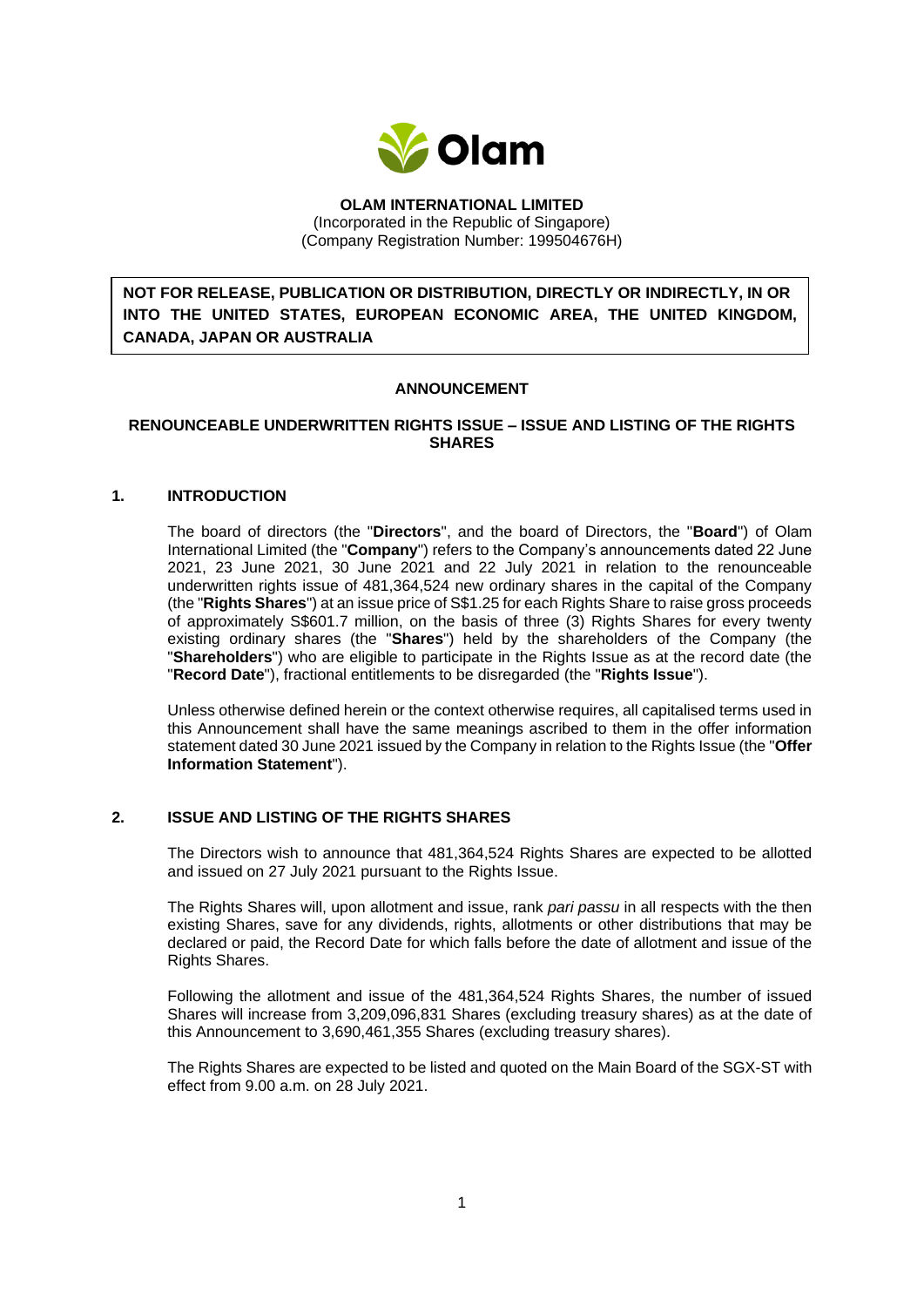# **3. TRADING OF ODD LOTS**

For the purposes of trading on the Main Board of the SGX-ST, each board lot of Shares will comprise 100 Shares. Shareholders who hold odd lots of Shares (that is, lots other than board lots of 100 Shares) and who wish to trade in odd lots on the Main Board of the SGX-ST should note that they are able to trade odd lots of Shares in board lots of one Share on the SGX-ST's Unit Share Market. The SGX-ST's Unit Share Market is a ready market for trading of odd lots of Shares with a minimum size of one (1) Share. The market for trading of such odd lots may be illiquid. There is no assurance that Shareholders who hold odd lots of Shares will be able to acquire such number of Shares required to make up a board lot for trading on the Main Board of the SGX-ST, or to dispose of their odd lots (whether in part or in whole) on SGX-ST's Unit Share Market.

## **BY ORDER OF THE BOARD**

Neelamani Muthukumar Group Chief Financial Officer

27 July 2021